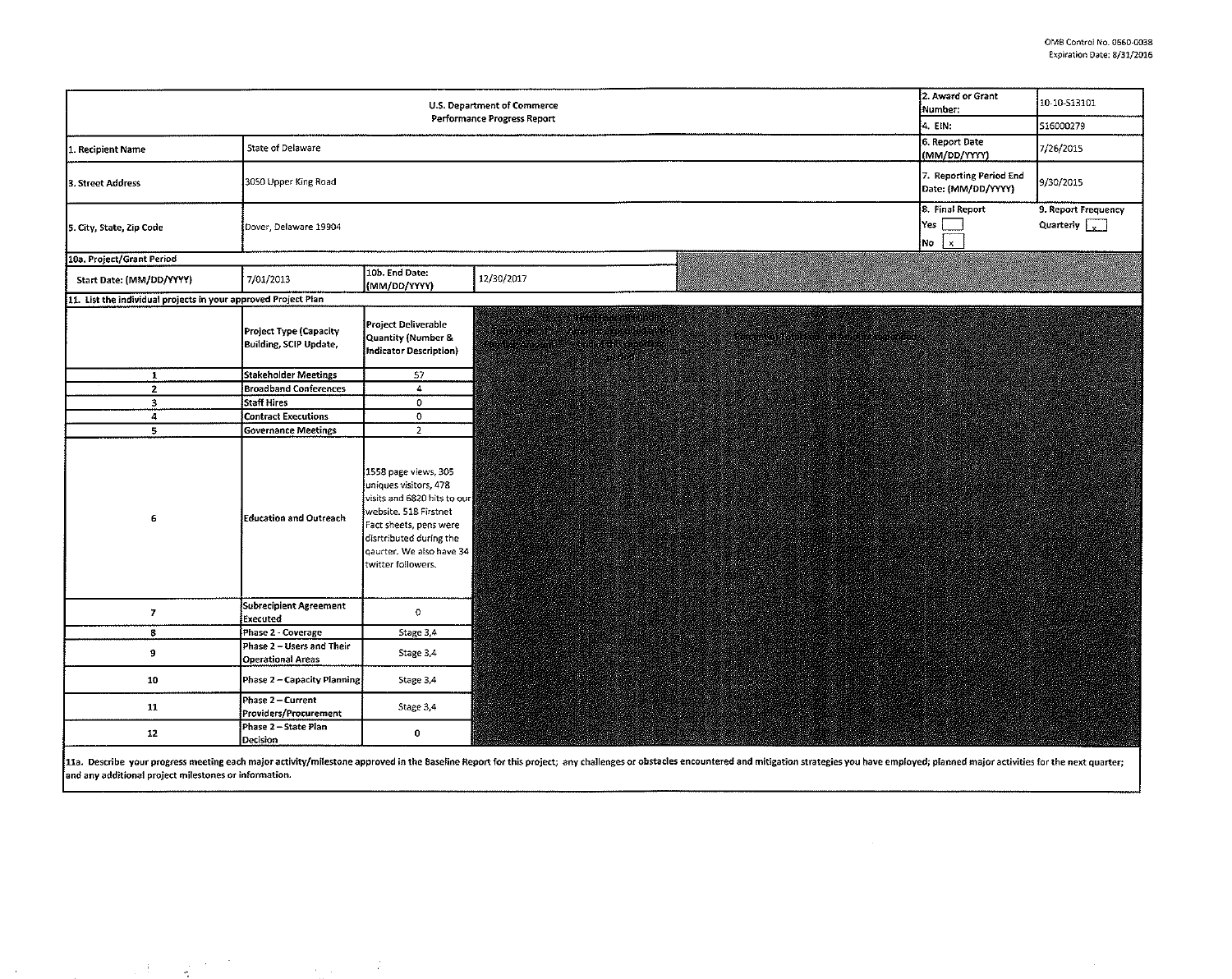|<br>Broadband working group meetings were held on 8/15/2013. During this meeting Kevin Mcginnis from Firstnet attended our meeting, held at the Delaware State Fire School to give a presentation to our EMS personnel during th a total of 37 attendees from throughout the state and over 148 peices of outreach were distributed at this event. On Wednesday, Thursday and Friday Septemeber 16th-19th, the DELNET broadband group attended the annual Delaw Association annual conference in Dover Delaware. Mark Grubb our SPOC gave a FirstNet Presentation to the Executive Committee updating them on FirstNet efforts, we distributed 80 pieces of FirstNet outreach material. During able to distribute 290 pieces of out reach material to members of the local fire service. Statewide Interoperability Executive Council Meetings( Governing Body) were held on August 6th 2015. These meetings are held on a Bi Committee on status updates relating to the NPBSN and FirstNet Progress, SLIGP activities and to discuss overall interoperabilty communication issues throughout the the State of Delaware. The State of Delaware Division of weekly internal meetings (beginning in December of 2013) with the SPOC. Grants Manager and outreach coordinator to discuss weekly updates pertaining to the NBSPN and FirstNet to coordinate outreach planning, website update interaction. We have held a total of 74 meetings through the grant period ending 6/30/2015. We also continue to update our "DELNET.delaware.gov" with up todate information pertaining to FirstNet and the SLIGP grant. We cur followers up from 266 and we are following 116. This will be ongoing outreach to our state and local governments through the entire planning phase of the NPSBN. Our website produced over 1558 pages views, 304 uniques visit for gaurter ending 9/30/2015. We began our Phase II data collection in May of 2015 and have completed the data collection and sumbitted to FirstNet ahead of the scheduled September 30th deadline.

11b. If the project team anticipates requesting any changes to the approved Baseline Report in the next quarter, describe those below. Note that any substantive changes to the Baseline Report must be approved by the Depart implementation.

The State of Delaware has submitted their new Budget and baseline ependiture plan and it has been approve. Beginning this quarter the State of Delaware is using the new SLIGP budget. ··-·---~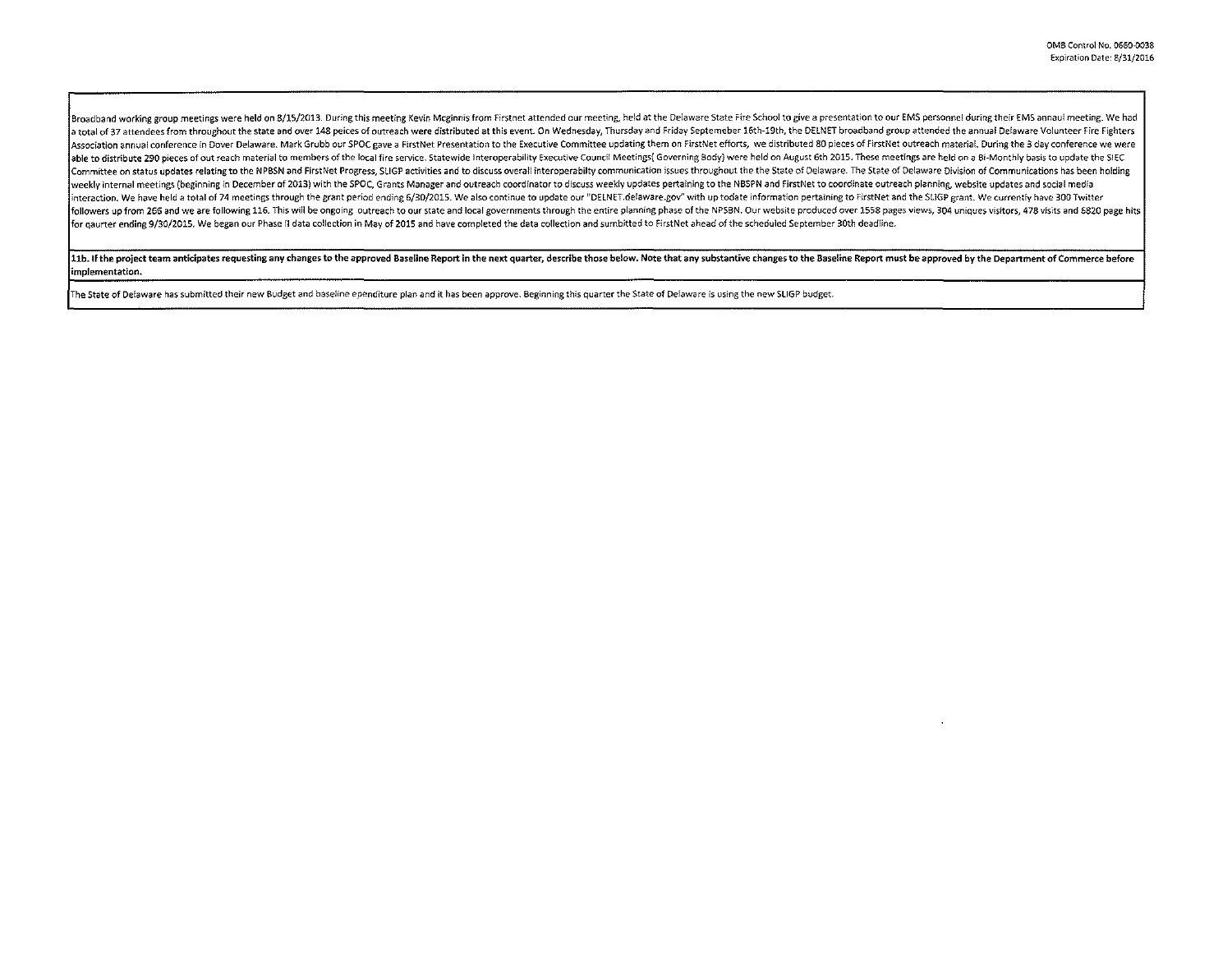| 11c. Provide any other information that would be useful to NTIA as it assesses this project's progress.                                                                                                                                                                                                                                            |                       |                            |                                           |                                                                         |                               |                   |                 |                                         |                                          |
|----------------------------------------------------------------------------------------------------------------------------------------------------------------------------------------------------------------------------------------------------------------------------------------------------------------------------------------------------|-----------------------|----------------------------|-------------------------------------------|-------------------------------------------------------------------------|-------------------------------|-------------------|-----------------|-----------------------------------------|------------------------------------------|
| The State of Delaware has submitted their data collection efforts to FirstNet in September and ahead of schedule.                                                                                                                                                                                                                                  |                       |                            |                                           |                                                                         |                               |                   |                 |                                         |                                          |
| 11d. Describe any success stories or best practices you have identified. Please be as specific as possible.                                                                                                                                                                                                                                        |                       |                            |                                           |                                                                         |                               |                   |                 |                                         |                                          |
| 12. Personnel - The FTE for our SWIC and Deputy director changed due to the revised budget that was submitted. Our SWIC will now devout 20% of his time to FirstNet acctivites and our Deputy will spend. 06 percent of his ti<br>change is due to the extension of the grant period out to 2017 and keeping n line with our 20% match obligation. |                       |                            |                                           |                                                                         |                               |                   |                 |                                         |                                          |
| 12a. If the project is not fully staffed, describe how any lack of staffing may impact the project's time line and when the project will be fully staffed.                                                                                                                                                                                         |                       |                            |                                           |                                                                         |                               |                   |                 |                                         |                                          |
|                                                                                                                                                                                                                                                                                                                                                    |                       |                            |                                           |                                                                         |                               |                   |                 |                                         |                                          |
| 12b. Staffing Table                                                                                                                                                                                                                                                                                                                                |                       |                            |                                           |                                                                         |                               |                   |                 |                                         |                                          |
| Job Title                                                                                                                                                                                                                                                                                                                                          | FTE%                  |                            | Project (s) Assigned                      |                                                                         |                               |                   |                 | Change                                  |                                          |
| <b>SWIC</b>                                                                                                                                                                                                                                                                                                                                        | 0,2                   |                            | Provide oversight of all SLIGP activities |                                                                         |                               |                   |                 |                                         | Change                                   |
| <b>Deputy Director Communications</b>                                                                                                                                                                                                                                                                                                              | 0.06                  |                            | Assist SWIC with SLIGP activities         |                                                                         |                               |                   |                 |                                         | Change                                   |
| Outreach coordinator                                                                                                                                                                                                                                                                                                                               | 0,1                   |                            |                                           | Prepare and distribute educational materials, conduct outreach meetings |                               |                   |                 |                                         | no change                                |
|                                                                                                                                                                                                                                                                                                                                                    |                       |                            |                                           |                                                                         |                               |                   |                 |                                         |                                          |
|                                                                                                                                                                                                                                                                                                                                                    |                       |                            |                                           |                                                                         |                               |                   |                 |                                         |                                          |
| 13. Subcontracts (Vendors and/or Subrecipients)                                                                                                                                                                                                                                                                                                    |                       |                            |                                           |                                                                         |                               |                   |                 |                                         |                                          |
| 13a. Subcontracts Table – Include all subcontractors. The totals from this table must equal the "Subcontracts Total" in Question 14f.                                                                                                                                                                                                              |                       |                            |                                           |                                                                         |                               |                   |                 |                                         |                                          |
| Name                                                                                                                                                                                                                                                                                                                                               |                       | <b>Subcontract Purpose</b> |                                           | RFP/RFQ Issued (Y/N)                                                    | Contract<br>Executed<br>(Y/N) | <b>Start Date</b> | <b>End Date</b> | <b>Total Federal Funds</b><br>Allocated | <b>Total Matching Funds</b><br>Allocated |
| Micro Tech                                                                                                                                                                                                                                                                                                                                         | Grant Manager         |                            |                                           | N                                                                       | Y                             | 9/9/2013          | 12/31/2017      | \$180,000.00                            | \$0.00                                   |
| Micro Tech                                                                                                                                                                                                                                                                                                                                         | Subject Matter Expert |                            |                                           | N                                                                       | Y                             | 9/9/2013          | 12/31/2017      | \$173,563.00                            | \$0.00                                   |
| Micro Tech                                                                                                                                                                                                                                                                                                                                         | Adminstration Support |                            |                                           | N                                                                       | γ                             | 9/9/2013          | 12/31/2017      | \$120,002.00                            | \$0.00                                   |
| DTI                                                                                                                                                                                                                                                                                                                                                | Website Development   |                            |                                           | N                                                                       | N                             | 6/27/2014         | 12/31/2017      | \$5,800.00                              |                                          |
| <b>TBD</b>                                                                                                                                                                                                                                                                                                                                         | i Phase II            |                            | Vendor                                    | N                                                                       | N                             | TBD               | TBD             | \$94,020.00                             | \$0.00                                   |
| TBD                                                                                                                                                                                                                                                                                                                                                | <b>IMACINAC</b>       |                            | l vendor                                  | N                                                                       | N                             | <b>TBD</b>        | 12/31/2017      | \$90,000.00                             |                                          |
| 13b. Describe any challenges encountered with vendors and/or subrecipients.                                                                                                                                                                                                                                                                        |                       |                            |                                           |                                                                         |                               |                   |                 |                                         |                                          |
|                                                                                                                                                                                                                                                                                                                                                    |                       |                            |                                           |                                                                         |                               |                   |                 |                                         |                                          |

 $\sim 0.1$